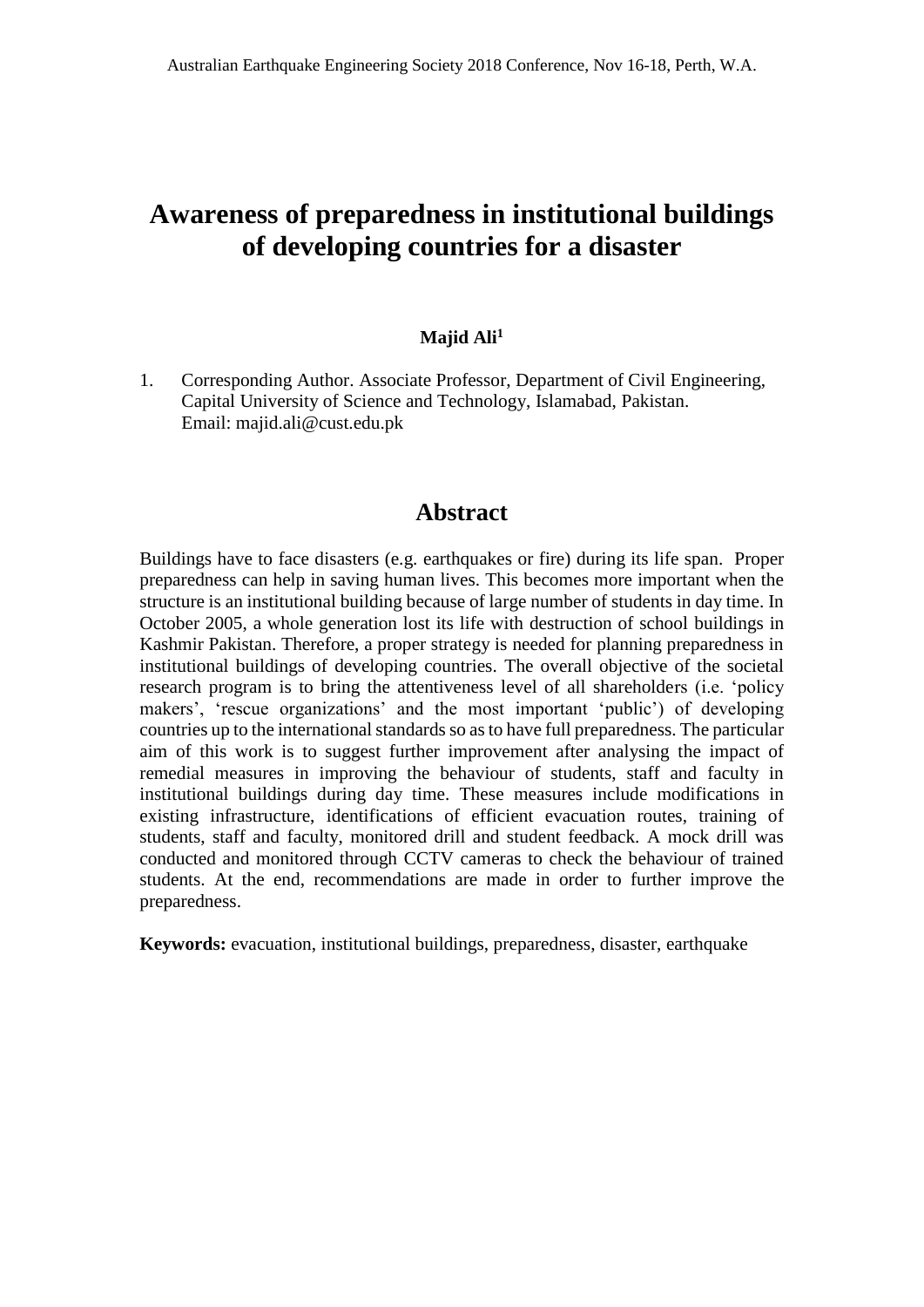#### **1. INTRODUCTION:**

[Earthquakes](https://www.sciencedirect.com/topics/earth-and-planetary-sciences/earthquake) and their subordinate risks had claimed the highest number of human lives of all huge [natural disasters](https://www.sciencedirect.com/topics/earth-and-planetary-sciences/natural-disaster) in recent years. Some of the most seismic-prone regions around globe are also areas of dense population (Mitchell et al. 2017). Around 86,000 people killed and over 80,000 severely injured along with extensive destructive effects during Kashmir Earthquake 2005 on October 8 (Mulvey at el. 2008). Peiris et al. (2006) reported deaths of 18095 school children and 853 teachers. It is important at one side to have earthquake-resistant structures and at second side to educate people about how to react during and after disasters? Community empowerment has been recognized as an important aspect in overcoming problems during and after disaster. Community empowerment is basically "*the process of enabling communities to increase control over their lives*" (Talib et al. 2018). Valenzuela et al. (2017) studied the impact of conventional and social media (television and twitter, respectively) for disaster news sharing, which could also be a source of educating communities about how to react? Television was once a powerful source of information and education. It was found that the social media (twitter) had succeeded among educated people (journalist) due to its quick valuable information. The same (social media) can be used for educating the communities.

In addition, there are different models for disaster management proposed by researchers and agencies. Nojavan et al. (2018) reported that despite their effectiveness in some places (i.e. developed countries), disasters are still a vital challenge at other sites (i.e. developing countries). It was concluded that three categories, i.e. hazard assessment, risk management and management actions, are important to reduce disaster problems. Oloruntoba et al. (2018) proposed framework of key activities and processes in the preparedness and recovery phases of disaster management. Here, the discussion is limited to preparedness phase due to relevance of current study. Three points are important in preparedness. First, proactive approach is better than reactive approach. Both officials and community should be involved in preparedness activities. Second, officials must not merely use option of "early warning". Instead, community should be asked to do actions like when to evacuate. How to evacuate and where to reach should be trained as a safe measure in proactive approach. Third, declaration to evacuate by alarm should be backed by a higher official so as to have impression of "just do it". Sekendiz et al. (2018) emphasized to bridge gap between policy and practice in emergency preparedness for reducing possible loss during disaster.

In a previous study (Ali 2017), the significance of health and safety trainings on students (i.e. how to respond during a disaster?) was analysed. The whole execution was done in Capital University of Science and Technology, Islamabad, Pakistan. The task was bifurcated into five phases: alterations in existing infrastructure, training of staff, educating the engineering students only, monitored drill (first drill) and student feedback. Certain recommendations were made. In this current work, certain recommendations are implemented over a period of one year and the mock drill is again conducted to check its effectiveness. Implemented recommendations include additional alterations in existing infrastructure, identifications of efficient evacuation routes, and training of all students, staff and faculty. Further improvement is suggested after analysing the impact of implemented recommendations for improving the preparedness in institutional buildings.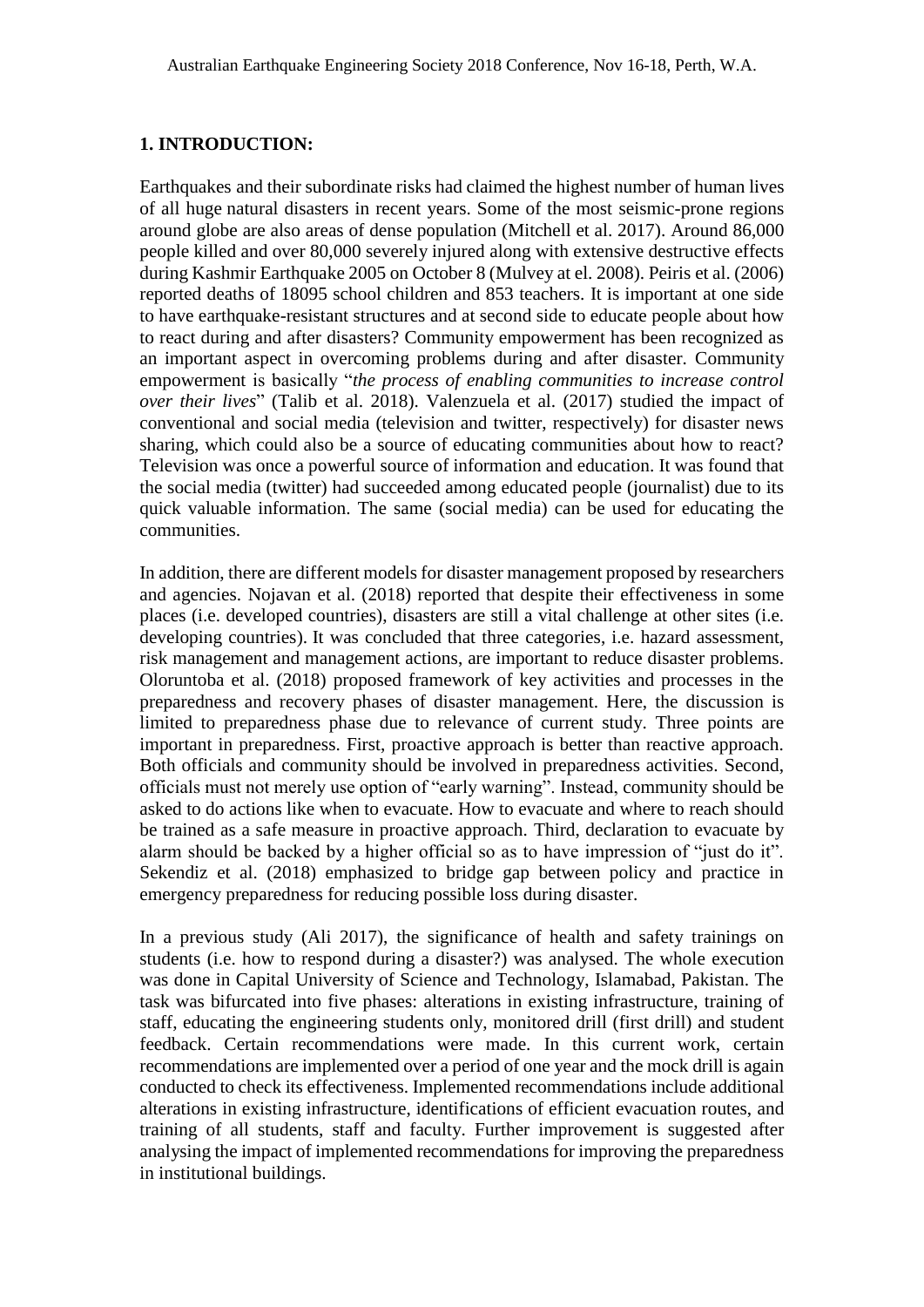# **2. METHODOLOGY:**

# **2.1 Background:**

University emphasis on health and safety of students, faculty and staff. University has 10 buildings (A to J), one room for generator and two buildings as canteens. Four structures (one building, generator room and two canteens) has ground floor (G) only. Among 09 buildings, 05 buildings have four floors  $(G+3)$ , 02 buildings have three floors  $(G+2)$  and 02 buildings have two floors  $(G+1)$ . So, there is a total of 34 floors which need to be systematically evacuated keeping in mind the disaster nature. In December 2016 (time of first ever mocked drill), there was a total student strength of 3713 and employees (faculty and staff) of 301. During peak hours (i.e. 8 am to 4 pm), around 2500-3000 students, faculty and staff were present in the university campus. Well before first ever mocked drill, certain steps were ensured. These included building evacuation planning, identification of assembly areas, testing of bells and alarms, and training of staff/faculty. To start with, only engineering students were trained about how to behave during disaster? For the first ever drill, students and faculty were not informed at the time of ringing bells and alarms. Only few employees knew about the drill who were monitoring it. A total of 47 theory classes and 04 lab classes were in progress. All buildings were evacuated in 6-8 min. All were asked to stay in assembly area and then were sent back to resume classes. After few weeks, student feedback was taken and analysed. Also, observed flaws were noted. The details of this exercise were presented in Ali (2017). Recommendations were also made for improvement.

Certain recommendations of Ali (2017) are implemented over a period of one year in Capital University of Science and Technology, Islamabad, Pakistan. Also, students are trained from all departments. In December 2017, mocked drill is repeated and the results are presented in this current study.



Figure 1: University campus (left picture) and assembly areas (circles in right picture) [Ali (2017)]

# **2.2 Implemented recommendations:**

# **2.2.1 Additional modifications in existing infrastructure:**

Boards showing the identification of assembly areas were displayed at appropriate locations. This could be observed by any one passing-by assembly areas. Number of exit signs were enhanced in each building. Evacuation plans were displayed in proper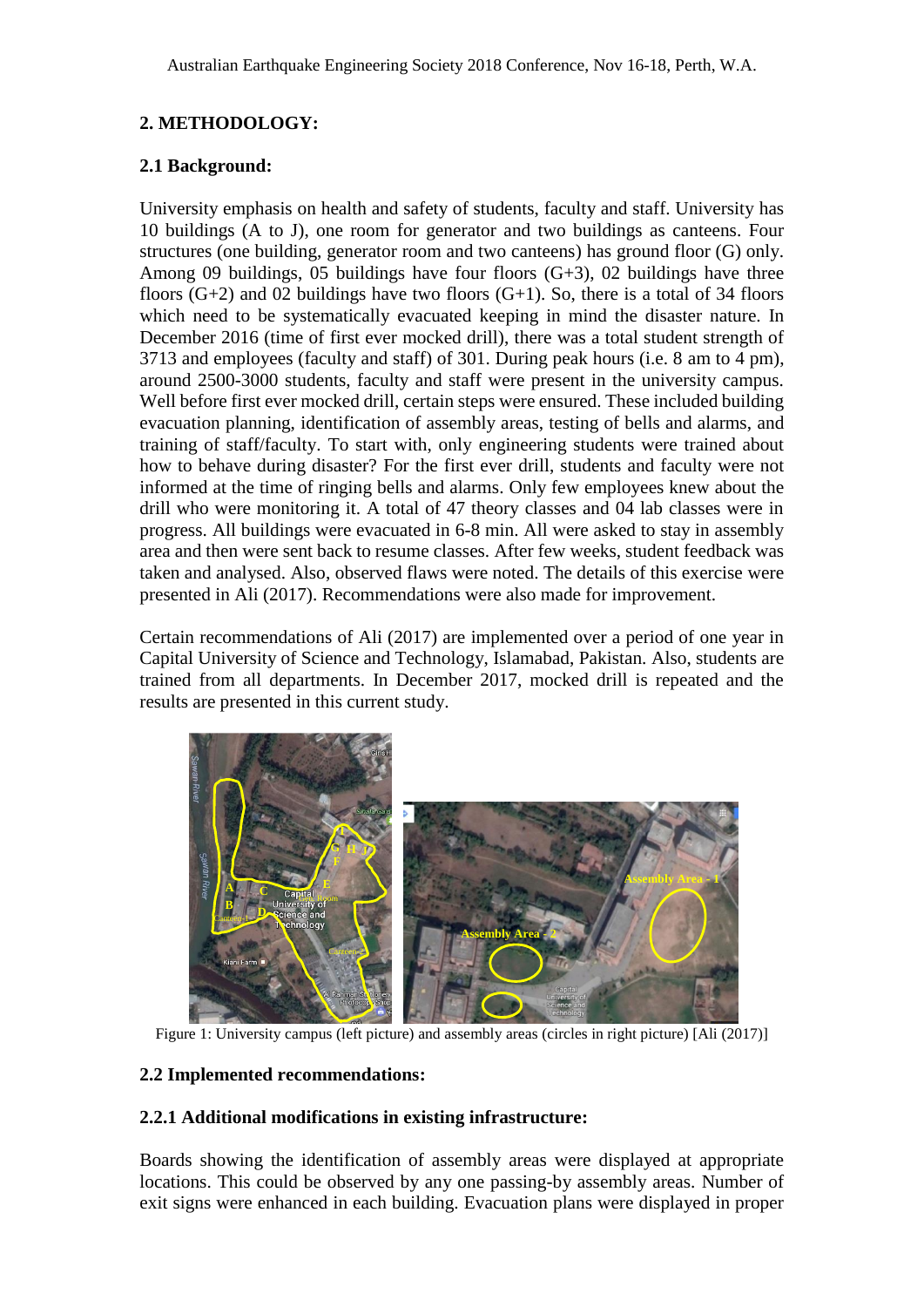frames so as to have the permanent feature of buildings.

### **2.2.2 Identifications of efficient evacuation routes:**

All the evacuation routes were reviewed after one year of its first placing at their locations. Evacuation exercise of first mocked drill and real evacuation during earthquake of October 2017 were kept in mind. In few cases, evacuation routes were made efficient by dispersing half of occupants on one side and remaining on other side. It was also observed that evacuation routes were missing on few floors and even it was not prepared/displayed for few floors.

# **2.2.3 Training of all students, staff and faculty:**

An effort was made to train all students, staff and faculty. For this purpose, committee members were enhanced from engineering departments only to all departments offering undergraduate programs. Added members were briefed about vision of committee and requested to form departmental teams. New onboard members were trained so that students of their department could get training from them. In spite of all efforts, all undergraduate students of university could not get training just because of limited time.

### **2.3 Mocked drill and student feedback:**

Just like first drill, nobody was informed for second mocked drill in December 2017. Only persons involved in drill monitoring were taken in to confidence. Around 50 theory and lab classes were in progress. At around 10:39 am, bells and alarms were on.

The student feedback performa, used in Ali (2017) and current study, is given in Figure 2. There is a total of ten questions including some tricky questions like Q4 and Q8. CUST ambulance was used to rescues any mocked injured (Q4) and fire brigade was not called (Q8). The questions were set to check the seriousness of students in giving feedback and reliable feedback could really help in improving effectiveness. An effort was made to collect student feedback two months after the drill. Feedback was taken after two months for current study because, in Ali (2017) study, difficulty was observed to take feedback from students especially in last teaching week.

| A. Please provide the following information:                        |                                                                             |  |        |          |
|---------------------------------------------------------------------|-----------------------------------------------------------------------------|--|--------|----------|
|                                                                     | Your Department<br>Your Semester<br>Your Auditorium at Time of Safety Drill |  |        |          |
|                                                                     |                                                                             |  |        |          |
|                                                                     |                                                                             |  |        |          |
| B. Please answer the following (Please tick any one "Yes" or "No"): |                                                                             |  |        |          |
| Sr.                                                                 | <b>Ouestion</b>                                                             |  | Answer |          |
| No.                                                                 |                                                                             |  |        | $\rm No$ |
| 1                                                                   | Were you given safety training "how to behave during any natural disaster"? |  |        |          |
| $\overline{2}$                                                      | Had you observed discipline during the safety drill?                        |  |        |          |
| 3                                                                   | Was your response quick in evacuating the building?                         |  |        |          |
| $\overline{4}$                                                      | Had you observed CUST ambulance rescuing the injured?                       |  |        |          |
| 5                                                                   | Had you attended the next class at 11 a.m. after safety drill?              |  |        |          |
| 6                                                                   | Were the volunteers guiding during the safety drill?                        |  |        |          |
| 7                                                                   | Was the conduct of safety drill a good step?                                |  |        |          |
| 8                                                                   | Had you seen the fire brigade during the safety drill?                      |  |        |          |
| 9                                                                   | Will you behave in a discipline manner during real earthquake in future?    |  |        |          |
| 10                                                                  | Do you recommend conducting safety awareness trainings/seminars?            |  |        |          |
|                                                                     |                                                                             |  |        |          |
| C. Any suggestion.                                                  |                                                                             |  |        |          |
|                                                                     |                                                                             |  |        |          |

Figure 2: Student feedback performa used in Ali (2017) and current study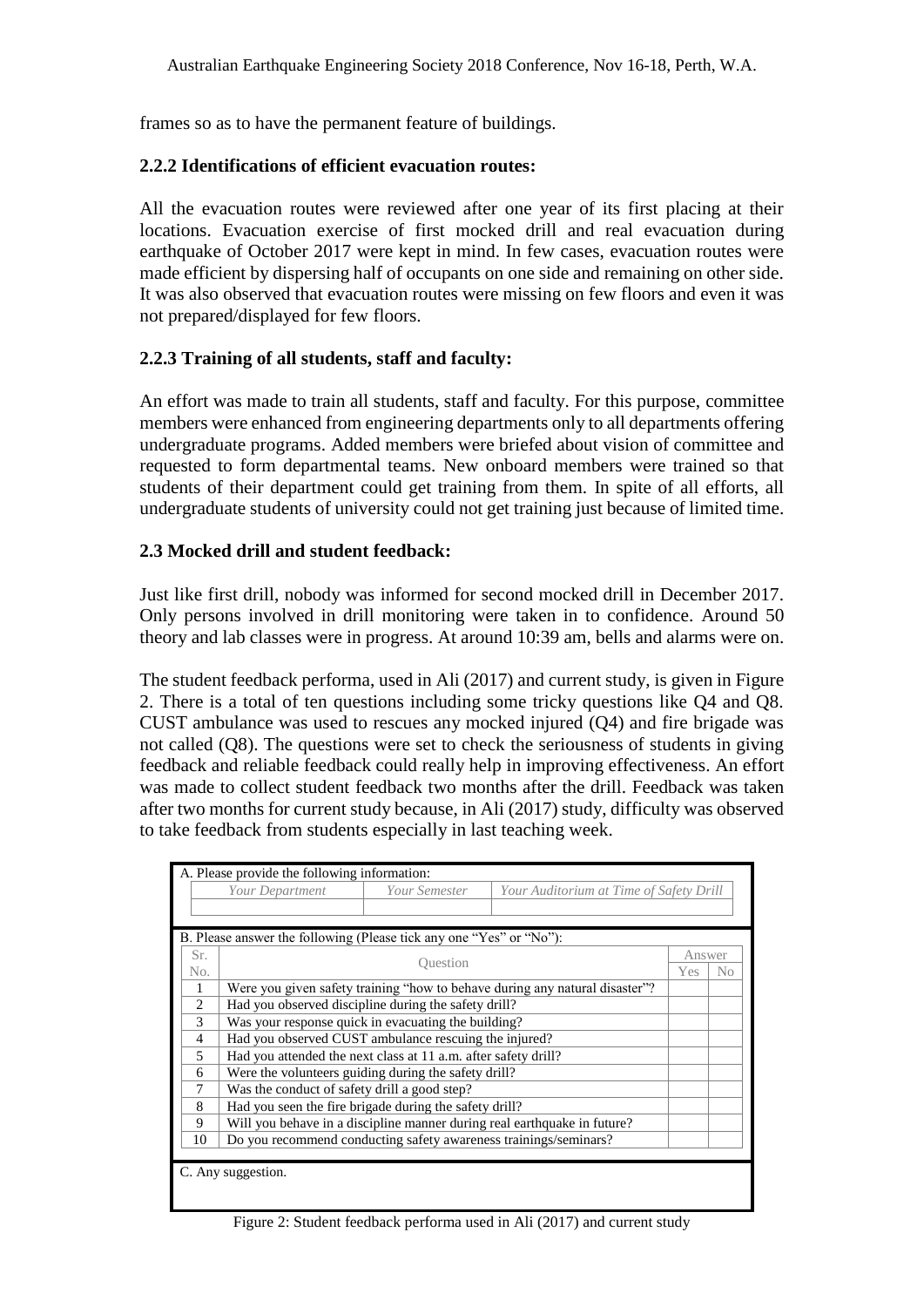# **3. RESULTS:**

#### **3.1 Response of students:**

Student response during mocked drill was observed through live observations and CCTV cameras. All classes were in progress at around 10:39 am when the bells and alarms were rung. All persons reacted and started evacuating within ½ to 1½ minutes. For response of any class, three CCTV cameras were utilized: one in class room, one in the corridor and one for the assembly area. It may be noted that few classes were on the fourth floor. In most cases, teachers started evacuation, but in few cases, floor volunteers requested teachers to start evacuation. Around within 5-6 minutes, all buildings were evacuated. All people were kept in assembly areas for 15 minutes, then were requested to go back for resuming classes. The overall response of students was better in second mocked drill than during the first drill. It may be noted that the response time during second drill was around  $\frac{1}{2}$  to  $\frac{1}{2}$  minutes and the exit time was around  $\frac{4}{2}$ to 5½ minutes. Figure 3 shows response of students, staff and faculty: a bad example from Ali (2017) [left photo], and a relatively good example from current study [right photo]. In left photo, few students gathered around teachers for marking of attendance when bell was rung (students were supposed to leave class and to move in hurry to nearest assembly area). In right photo, all students left class and moved in hurry to nearest assembly area, but teacher was not in that much hurry.



Figure 3: Response of students, staff and faculty: a bad example from Ali (2017) [left photo], and a relatively good example from current study [right photo]



Figure 4: Analysis of student feedback: left graph from Ali (2017), and right graph from current study

#### **3.2 Analyses of student feedback:**

A total of 606 and 436 students gave feedback for Ali (2017) and current study, respectively, (Figure 4). Students of all departments were involved for their feedback. Generally, the feedback in current student is relatively better when compared to that of previous study. However, the responses to questions Q4 and Q8 indicate that the behavior of students still needs to be improved. Most of the students left empty section C of feedback form, few gave irrelevant comments, few appreciated this effort and very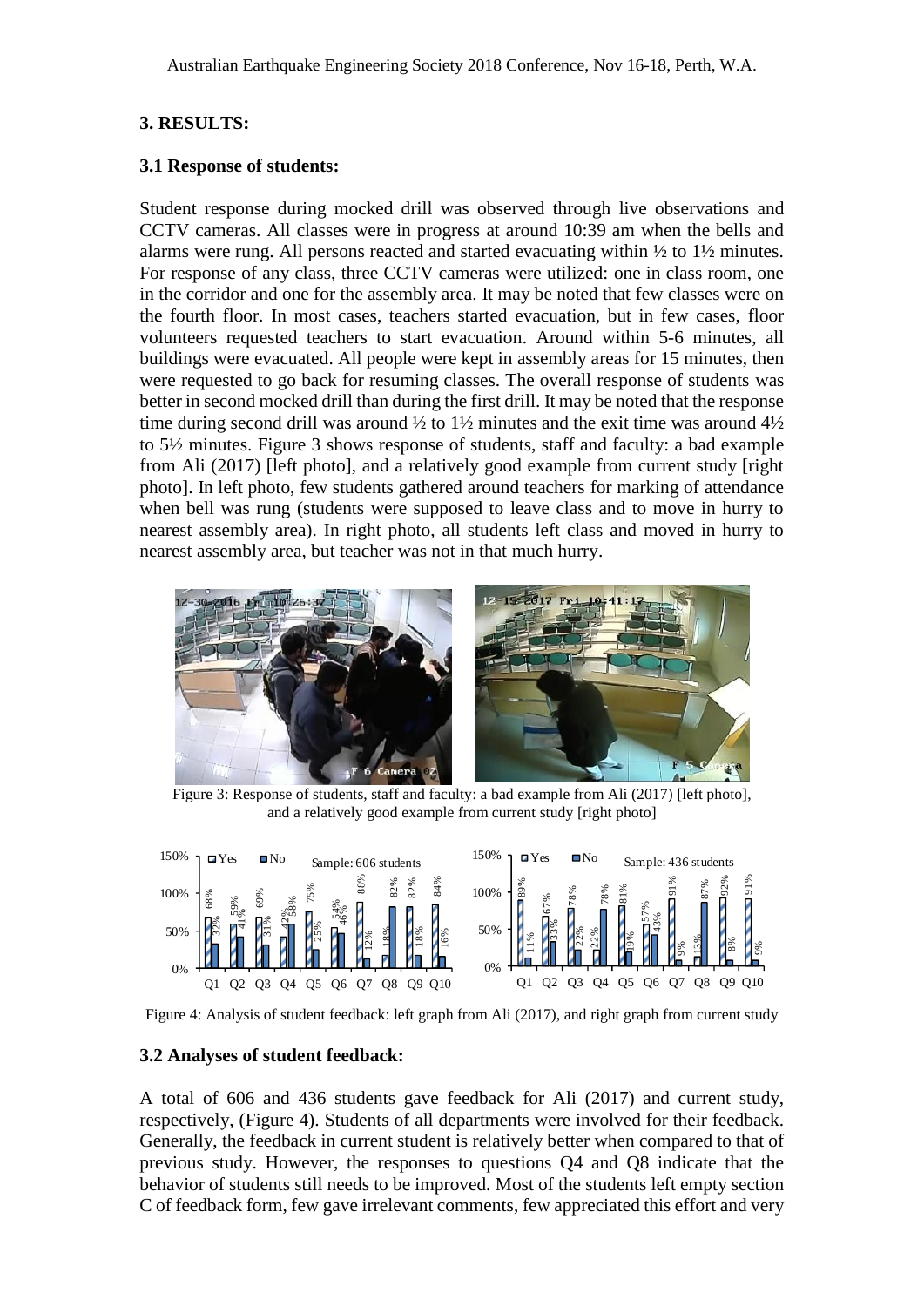few gave constructive suggestions. These suggestions include improving student's behavior in such events, conducting more frequent trainings, and involving more student volunteers. It was ensured that 100% engineering students were trained. But around 28% and 10% engineering students answered "NO" in getting training in Ali (2017) and current study, respectively. A considerable improvement is seen, but still it needs to be further improved through training and awareness.

# **3.3 Observed flaws:**

Such kind of drills can help in identifying the flaws for further improvement. Based on analysis of uninformed drill (monitored through CCTV cameras) and student feedback, following flaws were were observed:

- I. Training of all undergraduate students was not conducted.
- II. Few students, staff and faculty were still not taking seriously SOP guidelines. It should be made clear to all that nothing is not important than life.
- III. Few volunteers could not perform well for efficient evacuation of buildings.
- IV. Intensity and tone of the bells and alarms need further improvement in terms of siren, tone and loudness.

Sekendiz et al. (2014) also reported lack of emergency preparedness in many fitness facilities in Australia. Emergency evacuation procedures, emergency response plans or emergency telephone numbers were not clearly displayed in most facilities. Even first aid box was not accessible by all staff.

# **4. CONCLUSIONS AND RECOMMENDATIONS:**

Certain recommendations of previous study by Ali (2017) are implemented over a period of one year and the mock drill is again conducted to check its effectiveness in Capital University of Science and Technology (CUST), Islamabad, Pakistan. Implemented recommendations include additional modifications in existing infrastructure, identifications of efficient evacuation routes, and training of all students, staff and faculty. Following are the conclusions from current study:

- Implemented recommendations of previous study has a great positive impact in bringing the preparedness up to satisfactory level i.e. people response is improved for emergency evacuation.
- Building evacuation time reduced from 6-8 minutes to 5-6 minutes due to awareness, trainings, and identification of efficient evacuation routes.
- The commitment of university higher management to ensure the safety of its students and employees is a major key factor for well preparedness.

Based on current work, following are suggestions for further improving the preparedness in CUST in addition to already available facilities:

- Maintain the practice of trainings and awareness of students, volunteers, staff and faculty in order to further reduce the building evacuation time. Trainings can be made more efficient by involving professional trainers.
- Alarm system should be made centralized.

Such kind of studies are good examples to be followed by other institutes in developing countries. Furthermore, institute officials should ensure well preparedness for any kind of disaster to have minimum loss.